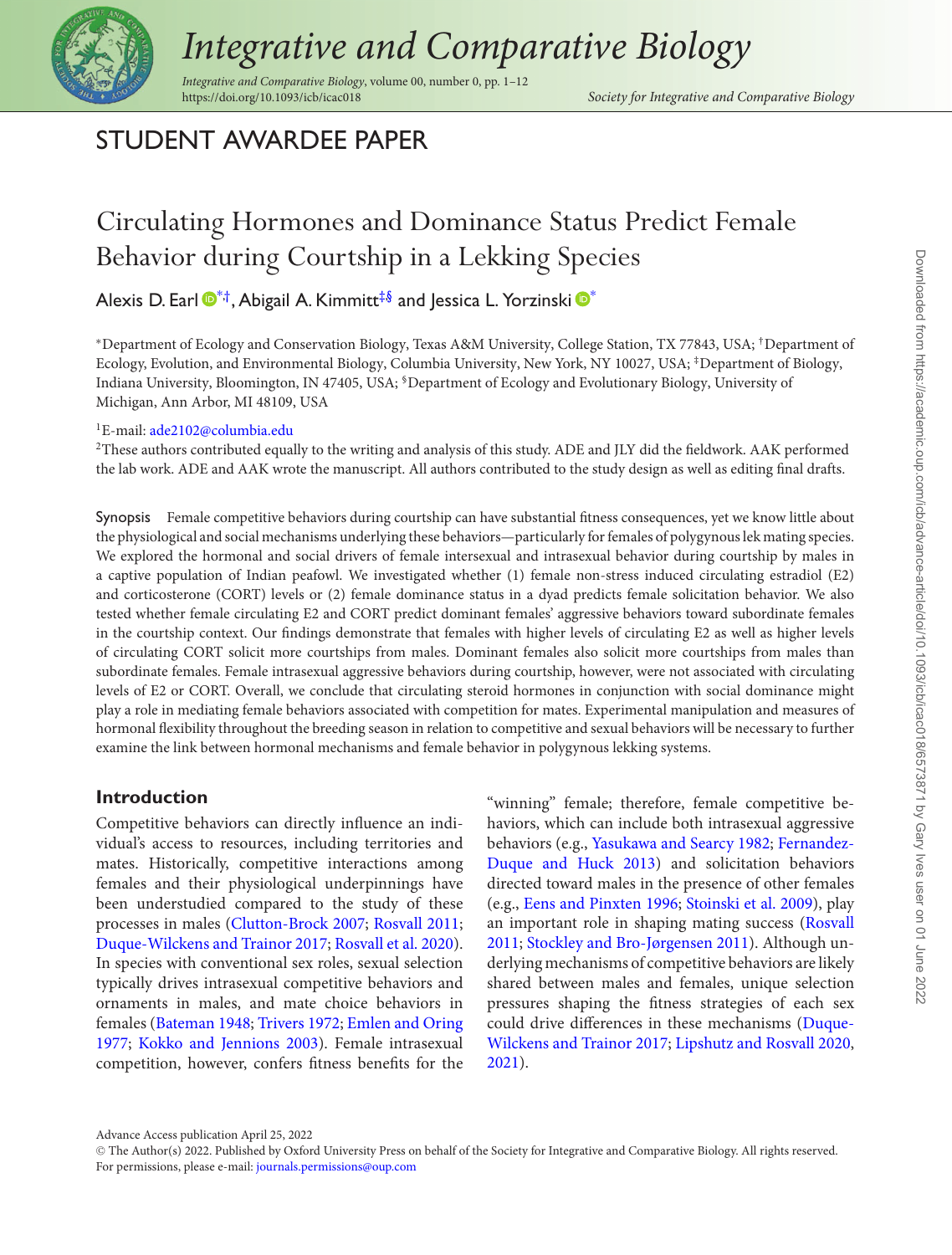Hormones are key mediators of competitive and sexual behaviors due to their pleiotropic effects in response to the dynamic ecological and social environment [\(Adkins-Regan 2005;](#page-8-0) [Zera et al. 2007\)](#page-11-6). Conclusions on whether hormones stimulate similar effects in both sexes remain unresolved, further highlighting the gap in research focusing on hormonal mechanisms of female competitive and sexual behaviors. In birds, estradiol and corticosterone—steroid hormones that are less commonly studied than testosterone in competitive contexts—could play important roles in female competition [\(Laredo et al. 2014;](#page-10-3) [Duque-Wilckens and Trainor](#page-9-1) 2017).

Estradiol, a sex steroid hormone converted from testosterone through a single enzyme, aromatase, can directly affect female competitive behavior during development as well as into adulthood [\(Bentley et al. 2007;](#page-9-6) [Duque-Wilckens and Trainor 2017;](#page-9-1) Norris and Carr [2020\). Testosterone is produced by the gonad, such that](#page-10-4) estradiol can then be converted at the level of the gonad, promoting ovulation in vertebrates and production of [yolk precursors in birds \(](#page-9-6)[Adkins-Regan 2005](#page-8-0)[;](#page-9-6) Bentley et al. 2007; [Norris and Carr 2020\)](#page-10-4). Aromatase is also expressed in the brain, converting testosterone into estradiol to directly affect behaviors. Estradiol plays [an important role in solicitation behavior \(Moore](#page-10-5) 1982; [Searcy and Capp 1997;](#page-11-7) [Maney et al. 2008\)](#page-10-6). Many studies have used estradiol implants to induce sexual behavior in female birds of socially monogamous species. For example, females red-winged blackbirds (*Agelaius phoeniceus*) treated with exogenous estra[diol solicited more than control females \(Searcy and](#page-11-7) Capp 1997). Female song sparrows (*Melospiza melodia*) solicited copulations more frequently during the non-breeding breeding season when implanted with estradiol [\(Wingfield and Monk 1994\)](#page-11-8). Estradiol also [promotes intrasexual aggression in females \(Albert et](#page-8-1) al. 1989; [Rubenstein and Wikelski 2005;](#page-11-9) [Pärn et al. 2008;](#page-10-7) [Rosvall et al. 2012;](#page-11-10) [Woodley and Moore 1999b\)](#page-11-11).

Glucocorticoids, including corticosterone, which are produced by the adrenal glands as part of the hypothalamic–pituitary–adrenal axis (HPA) response, play a key role in regulating energy homeostasis, and therefore, also in mediating life-history trade-offs and [responses to environmental challenges \(McEwen and](#page-10-8) Wingfield 2003; [Crespi et al. 2013\)](#page-9-7). Baseline glucocorticoid levels are expected to be related to energetic demands of seasonal behaviors as well as circadian patterns of foraging and appetite [\(Crespi et al. 2013\)](#page-9-7). During stressful events, glucocorticoids are rapidly upregulated from baseline levels, therefore, suggesting their crucial role in adjusting the physiological state to an environmental challenge [\(Landys et al. 2006\)](#page-10-9). Experimental hormonal manipulation studies have also found that glucocorticoids can both promote and suppress aggressive behavior, typically corresponding with the response to acute *vs.* chronic administration [of glucocorticoids, respectively \(Wingfield and Silverin](#page-11-12) 1986; [Mikics et al. 2004;](#page-10-10) Duque-Wilckens and Trainor [2017\). However, glucocorticoids from acute stress can](#page-9-1) also be antagonistic to testosterone (e.g., in male rufouswinged sparrows; [Deviche et al. 2010\)](#page-9-8), which would potentially suppress aggression. Baseline glucocorticoid levels have also been found to be correlated with [dominance status and aggressive behaviors \(Rohwer](#page-11-13) and Wingfield 1981; [Cavigelli et al. 2003;](#page-9-9) Summers et al. 2005; [Muller et al. 2021\), but see \(Pravosudov et](#page-11-14) [al. 2003\). Additionally, experimental manipulation of](#page-10-12) mineralocorticoid receptors, which primarily mediate actions of baseline levels of glucocorticoids (Myers et [al. 2012\), exhibited both acute and long-term effects](#page-10-13) on aggression in rats [\(Ruiz-Aizpurua et al. 2013\)](#page-11-15). In females, glucocorticoids and other hormones produced in the HPA axis are often negatively correlated with [competitive behaviors \(](#page-9-11)[Gammie et al. 2004](#page-9-10)[;](#page-9-11) Gammie et al. 2005; [Stoppelbein et al. 2014;](#page-11-16) [Ode et al. 2015\)](#page-10-14). Baseline glucocorticoid levels can also predict relative fitness of individuals or populations, although patterns are not always consistent [\(Bonier et al. 2009\)](#page-9-12); therefore, we might expect circulating levels to correlate with behaviors associated with mating success.

The relative importance of estradiol and corticosterone in regulating female behaviors in the context of competition for mates remains largely unknown, as most studies on hormonal mechanisms of female aggression have focused on monogamous species in the context of maternal or territorial defense. Female intrasexual competition for mates, however, has been [documented in several species \(Yasukawa and Searcy](#page-11-3) 1982; [Slagsvold and Lifjeld 1994;](#page-11-17) [Kvarnemo et al. 1995;](#page-10-15) [Bowler et al. 2002;](#page-9-13) [Bro-Jørgensen 2002;](#page-9-14) Lewis et al. 2004; [Razzoli and Valsecchi 2006;](#page-10-16) Fernandez-Duque and Huck 2013; [Mafra et al. 2020\). Female–female](#page-9-4) competition for mates can be strong even in polygynous species when the breeding season is short, or the [operational sex ratio favors females \(Forsgren et al.](#page-9-15) 2004; [Rusu and Krackow 2004;](#page-11-18) Duque-Wilckens and [Trainor 2017\). Therefore, we investigated the hormonal](#page-9-1) mechanisms underlying female Indian peafowl (*Pavo cristatus*) behavior in a competitive courtship context.

The Indian peafowl is an ideal study species for investigating hormonal mechanisms of female intrasexual competition because of the complexity of their polygynous lek mating system [\(Petrie et al. 1992\)](#page-10-19). Lek systems, in which only females provide parental care, are known for strong female mate choice and male intrasexual competition [\(Höglund and Alatalo 2014\)](#page-10-20). However, males can be choosy and females can be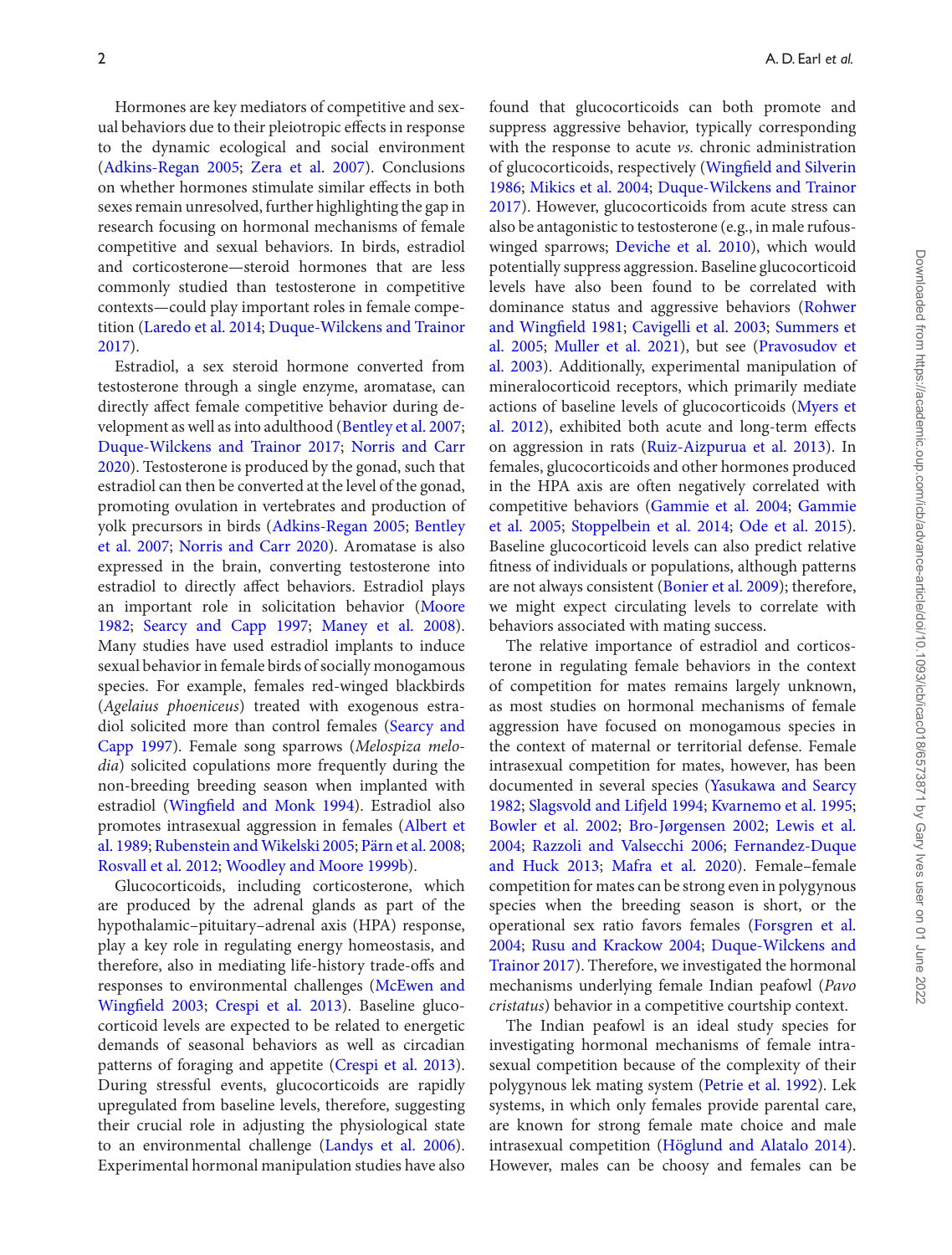competitive for mates in lekking species [\(Trail 1990;](#page-11-19) [Sæther et al. 2001;](#page-11-20) [Bro-Jørgensen 2002\)](#page-9-14). Female–female competition is well-established in Indian peafowl and [other lekking species \(](#page-10-21)[Petrie et al. 1992](#page-10-19)[;](#page-10-21) Karvonen et al. 2000; [Sæther et al. 2001\)](#page-11-20), but the underlying physiological mechanisms of these behaviors remain poorly understood.

In this study, we measured non-stress induced circulating estradiol and corticosterone levels in peahens in early spring. We then conducted behavioral trials and recorded all solicitation and aggressive behaviors of randomly paired females that were presented with a male. We hypothesized that female dominance status and hormone levels would predict female behavior in a competitive courtship context. We predicted that dominant females would solicit more copulations from the male than subordinates. We also predicted that females with higher circulating levels of estradiol would be more aggressive and would solicit more copulations from the male, whereas females with higher circulating levels of corticosterone would be less aggressive and solicit fewer copulations.

#### **Materials and Methods**

#### **Animals and facilities**

This study was conducted in College Station, Brazos County, TX, USA (30◦37'40.717"N, 96◦20'3.864"W) using a population of captive adult peafowl (*P. cristatus*; 24 peahens and 12 peacocks) during the 2018 breeding season (March–May). All birds were originally captured from feral populations in Florida and California between 2009 and 2012. They were housed in an outdoor enclosure (18.3  $\times$  24.4  $\times$  2.1 m) and provided food and water *ad libitum*. Individuals were identified using a metal band on one leg and a plastic band on the other leg. Within this captive population, males defend display arenas and court females; captive females form social hierarchies, copulate with males, and lay eggs. We remove eggs immediately after they are laid to prevent the captive flock from increasing in size.

#### **Blood collection and hormone analysis**

We collected blood  $(0.5 \text{ mL})$  from all peahens  $(n = 24)$ between 8 AM and 10 AM on April 18, 2018. To minimize disturbance to the flock, we lured a peahen from the main enclosure using food into a separate room (6.2  $\times$  6.3  $\times$  2.1 m) that was not visible to other flock members. We collected a blood sample within 3 min of when a female entered the separate room. Blood was collected from the brachial wing vein using a 25-gauge needle attached to a 1-mL syringe. We

then released her into another isolated room (18.3  $\times$  $6.2 \times 2.1$  m) within the enclosure that was separate from the flock to avoid luring the same female more than once. We repeated this process until each peahen was sampled. Circulating hormone levels were not significantly correlated with either latency to sample after the female entered the sampling room (linear models, E2:  $\beta_1 = 0.0004$ ,  $R^2 = -0.06$ ,  $P = 0.64$ ; CORT:  $\beta_1 = 0.002$ ,  $R^2 = -0.08$ ,  $P = 0.81$ ) or order of sampling (linear models, E2:  $\beta_1 = -0.006$ ,  $R^2 = 0.19$ ,  $P = 0.07$ ; CORT:  $\beta_1 = -0.05$ ,  $R^2 = 0.08$ ,  $P = 0.17$ ); therefore, we did not further consider these factors in our analyses. After collecting blood samples from all individuals, the birds were returned to the main enclosure. The samples were centrifuged, and plasma was separated from the red blood cells. All plasma samples were stored in a −20◦C freezer and subsequently shipped on dry ice to Indiana University for hormone analysis.

We determined non-stress induced circulating levels of estradiol (E2) and corticosterone (CORT) in peahens using 50 and 10  $\mu$ L of plasma, respectively. Steroids were extracted three times from plasma using a diethyl ether. Following extraction, hormones were assayed using ELISA kits (E2: #ADI-900–174, Enzo Life Sciences, Ann Arbor, MI, USA; CORT: #501,320, Cayman Chemical, Ann Arbor, MI, USA). Parallelism and extraction efficiency were validated for both assays using a pool of peahen plasma. We found that peahen plasma collected during the breeding season had high fat content even following extraction, which prevented initial parallelism validation of the assay. We centrifuged the pooled sample at 5000 rcf for 15 min and then siphoned plasma off the top of the fat using a 100- $\mu$ L Hamilton syringe prior to the extractions, similar to previous studies that measured hormones in high-fat milk [\(Butler and Des Bordes 1980;](#page-9-16) Sullivan et al. 2011; [Petrullo et al. 2019\). This method allowed for](#page-11-21) proper validation of the assay. We, therefore, used this method on all individual samples prior to diethyl ether extraction.

Samples were randomized across two plates for each assay. Coefficients of variance were calculated from a plate standard (i.e., a pool of extracted plasma) that was run three times in duplicate across each plate. Coefficients of variance were as follows: E2:  $n = 2$ plates, intraplate variability  $= 2.5$  and 5.5%, inter-plate variability =  $6.0\%$ ; CORT:  $n = 2$  plates, intra-plate variability = 1.7 and 0.8%, inter-plate variability =  $1.2\%$ .

#### **Courtship trials**

To examine the relationship between circulating hormones and courtship behavior, we observed female– female interactions in the presence of a male during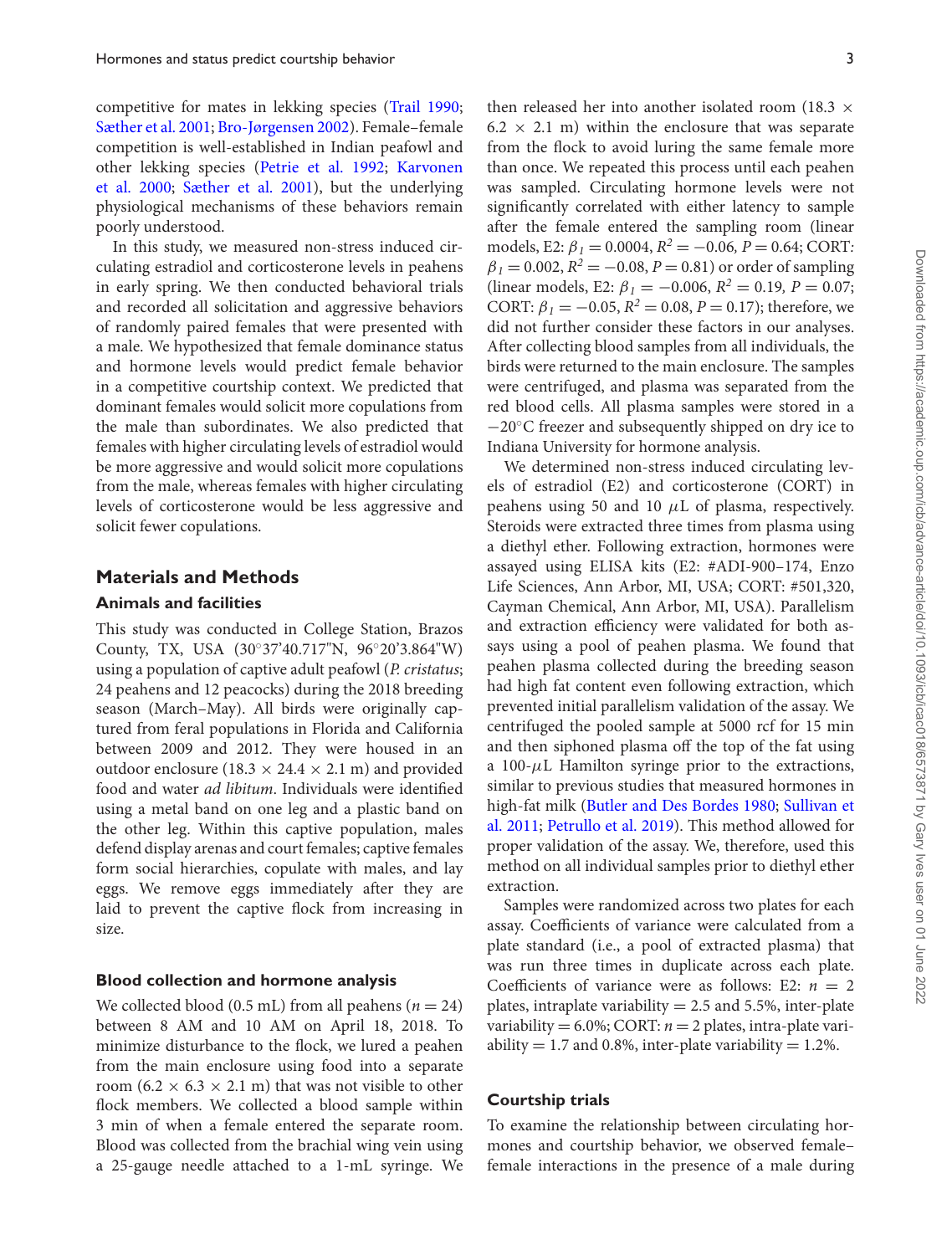the breeding season (i.e., May 13–15, 2018, ∼1 month after blood collection) between 7:00 AM and 12:00 PM. Males and females were separated for 1 week prior to the start of the trials to maximize courtship behaviors during the trials and eliminate any effects of recent mating history on courtship behavior. The dominance relationships between females before they were separated from the males were the same as those observed during the trials. The females were housed within one room of the enclosure (18.3  $\times$  6.2  $\times$  2.1 m), while the males were separated within another room of the enclosure (18.3  $\times$  18.3  $\times$  2.1 m); the females and males could hear but not see each other. Trials were conducted in another room of the enclosure (6.2  $\times$  6.3  $\times$  2.1 m) that was visually isolated from the rest of the flock. Cameras (Swann SWPRO 535CAM security cameras; Swann Security Systems, Santa Fe Springs, CA, USA) were mounted in each corner of the trial room; the videos were synchronized and recorded using a DVR (4-channel HD DVR; Night Owl Security Products LLC, Naples, FL, USA). During the trials, the experimenter (ADE) monitored the trials out of view of the birds through another camcorder (DCR-SR40; Sony Corp, Tokyo, Japan) set up in the room.

We ran nine trials, in which two females were randomly selected (using a random number generator) from the flock of 24 peahens and then placed in the trial room and allowed to freely interact with one another for 10 min prior to the introduction of a randomly selected male (the "pre-trial period"). Each female was used in only one trial. In this pre-trial period, we recorded the dominance interactions within the dyad. We recorded each time a female performed a known dominance behavior toward the other female in the dyad. These dominance behaviors included: (1) displacing (dominant walks or runs toward subordinate and subordinate moves away, (2) pecking (dominant's beak quickly comes into contact with subordinate, and (3) hopping (dominant jumps on top of subordinate and subordinate moves away) [\(Earl et al. 2022\)](#page-9-17). We then introduced the male to the trial room and all individuals were allowed to freely interact for 1 h. Six different males were used for these trials and a given male was used in up to two trials (at least a day lapsed between trials involving the same male). Each male displayed throughout the trial. After the 1-h trial, the birds were returned to their respective rooms. Two trials were aborted (and therefore excluded from the analysis) because the females did not interact with one another in the pre-trial period such that the females' dominance relationship could not be confirmed. In all other trials, the dominance relationships between each dyad in the trial room were clear because only one individual within the dyad performed dominance behaviors directed toward the other (i.e., subordinate individuals did not challenge dominant individuals in this one on one setting). Additionally, the dominance relationships between each dyad in the trial room for this study were consistent with the dominance order of the full flock determined several months prior in March 2018 [\(Earl et al. 2022\)](#page-9-17), which confirmed the stability of the hierarchy in this flock.

We analyzed the videos of the trials  $(n = 7)$ (QuickTime Player 10.4; Apple Inc., Cupertino, CA, USA) and recorded the number of courtships solicited by each peahen ("solicited courtships"), including successful courtships (i.e., those that resulted in the male mounting the female) and unsuccessful courtships (i.e., those in which the female approached the male, the male performed a hoot-dash display [\(Petrie et al. 1992\)](#page-10-19), but the female avoided copulation). We combined the successful and unsuccessful courtships into one count because successful copulations only consisted of 59% of solicited courtships (total successful copulations and failed copulations:  $n = 29$ ,  $n = 20$ , respectively). We also recorded female–female aggression via counting and then summing the number of female-aggressive displays by a given peahen toward the other peahen in the trial within 1.5 m of the displaying male. We used the same ethogram of dominance displays for evaluating female–female aggression as we used for the pre-trial period.

#### **Statistical analysis**

We tested whether a female's non-stress induced hormone levels and dominance status within the dyad (categorical variable, "dominant" or "subordinate") predicted her behavior (i.e., solicited courtships, aggressive displays) in a competitive courtship context. All statistical analyses were conducted in R (version 4.0).

Hormone values (E2 and CORT) were scaled using the scale() function in R, so that slopes of linear models were comparable across results for the models that included one hormone as a fixed effect. For solicited courtships, we built five generalized linear mixed effects models (GLMMs) that included one of the following fixed effects: hormone levels only (i.e., E2 or CORT, defined as  $\beta_1$ ), dominance status only (defined as  $\beta_2$ ), or both terms and their interaction (defined as  $\beta_3$ ). All models included 14 females (subordinate:  $n = 7$ , dominant:  $n = 7$ ). We chose to use interactions between hormone levels and dominance status because of the expected relationship between steroid hormones and dominance status observed in both males and females across vertebrate taxa during the breeding season, in which dominant individuals have higher E2 levels [\(Creel et al. 1997;](#page-9-18) [Carlson et al. 2004;](#page-9-19) [Renn et al.](#page-10-23)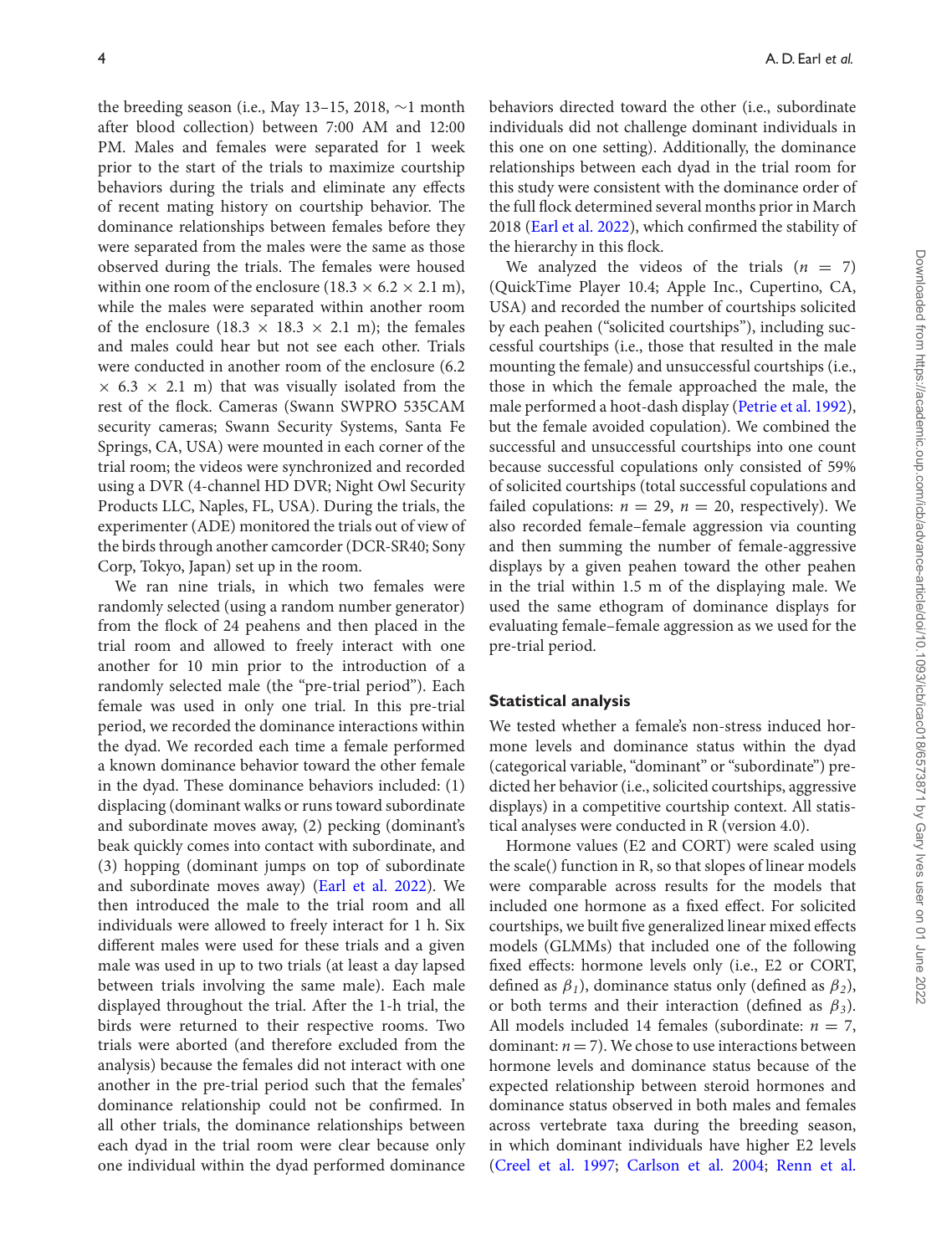| I<br>I<br>è                                                          |
|----------------------------------------------------------------------|
| $\overline{\phantom{a}}$<br>ś<br>ì                                   |
| ֖֖֖֖֖֖֖֖֧֖֖֧֪֪ׅ֧֖֧֧֚֚֚֚֚֚֚֚֚֚֚֚֚֚֚֚֚֚֚֚֚֚֚֚֚֚֚֬֝֓֞֡֝֓֞֝֬֓֞֝֓֞֝֬<br>Ę |
| Ï<br>j<br>ļ<br>j                                                     |
| j<br>S                                                               |
| Ó<br>١                                                               |
| ļ                                                                    |
| $\subseteq$                                                          |
|                                                                      |
| j                                                                    |
| i<br>j                                                               |
| $\frac{1}{2}$<br>j                                                   |
|                                                                      |
| ś<br>١<br>i<br>ہ<br>و                                                |
| j<br>Ś<br>ž                                                          |
| ١                                                                    |
| j                                                                    |
| $rac{1}{2}$<br>i                                                     |
| i                                                                    |
| S<br>7                                                               |
| ï                                                                    |
| Ï<br>١                                                               |
|                                                                      |
|                                                                      |
| i ou oi<br>ÿ                                                         |
| ļ<br>j                                                               |
| Ś<br>3<br>é                                                          |
| ì<br>Š                                                               |
| 3<br>ļ<br>١                                                          |
| l<br>۱<br>١                                                          |
| ś<br>j                                                               |
| S<br>ċ<br>ł                                                          |
| $\overline{\phantom{a}}$                                             |
| ļ                                                                    |
| .<br>م                                                               |
|                                                                      |
| ă                                                                    |
| j<br>$\mathbf$                                                       |
|                                                                      |
| l<br>J                                                               |
| l<br>ļ                                                               |
| ļ                                                                    |
| j<br>ÿ                                                               |
|                                                                      |
| Š                                                                    |
| כ<br>ל<br>دام<br>I                                                   |
| $\lambda$                                                            |
| ć<br>Č<br>ļ                                                          |
| i<br>¢<br>l<br>ţ<br>١                                                |
| l                                                                    |
| င္က<br>١<br>l                                                        |
| j                                                                    |
| ı                                                                    |
| Ż<br>2                                                               |
| )                                                                    |
| $\zeta$<br>ΰ<br>ļ                                                    |
| Ï                                                                    |
|                                                                      |
| Μ<br>Θ                                                               |
| 5<br>İ                                                               |
| Ś                                                                    |
| 5<br>$rac{1}{2}$                                                     |
| i                                                                    |
| $\ddot{\Omega}$<br>ź                                                 |
| j                                                                    |
|                                                                      |
| È                                                                    |
| j<br>Ï<br>ׇ֬֘                                                        |
|                                                                      |
| Ì<br>3<br>¢<br>I<br>Š                                                |

Dow

<span id="page-4-0"></span>**Table 1** Model selection for solicited courtships using AICc, where candidate models are ranked by AICc and Akaike weight (*wi*) alongside the number of estimated parameters (*k*) and log likelihood

| Model                                        | k | log likelihood | <b>AAICc</b> | Wi    |
|----------------------------------------------|---|----------------|--------------|-------|
| $\sim$ E2 + (1  Male ID)                     | 3 | $-27.76$       | 0            | 0.38  |
| $\sim$ dominance status + (1  Male ID)       | 3 | $-27.98$       | 0.43         | 0.306 |
| $\sim$ CORT + (1  Male ID)                   | 3 | $-28.24$       | 0.95         | 0.236 |
| $\sim$ (1  Male ID)                          | 2 | $-31.76$       | 4.68         | 0.036 |
| $\sim$ E2 *dominance status + (1  Male ID)   | 5 | $-26.06$       | 5.7          | 0.022 |
| $\sim$ CORT* dominance status + (1  Male ID) | 5 | $-26.18$       | 5.93         | 0.02  |

All models included a random factor of the trial male's ID.

[2012;](#page-10-23) [O'Connell et al. 2013\)](#page-10-24) and higher CORT levels [\(](#page-9-20)[Cavigelli et al. 2003](#page-9-9)[;](#page-9-20) [Carlson et al. 2004;](#page-9-19) Goymann and Wingfield 2004; [Mooring et al. 2006;](#page-10-25) Creel et al. [2013\). We did not include a model with both E2 and](#page-9-21) CORT because these hormones were correlated with each other (linear model,  $\beta = 0.06$ ,  $p = 0.02$ ), as females with higher levels of E2 also had higher levels of CORT, resulting in collinearity in the model with an interaction between E2 and CORT (VIF  $>$  2). We used a Poisson distribution in each model because the number of solicited courtships was right-skewed count data. We considered two possible random effects for each model: Male ID (because one male was used for two of the final trials) and dyad ID (because behavioral data were non-independent due to behavioral testing in dyads). Due to a limited sample size, we were unable to include more than one random effect in each model. Therefore, we compared two null models with the random effects, Male ID and dyad ID in an information theoretic framework using Akaike's information criterion (AICc) corrected for small sample sizes. The model with male ID as the random effect was the top model, such that we used this null model in further model comparisons. However, because the model that included dyad ID as the random effect was within 2  $\triangle$ AICc ( $\triangle$  = 0.18) [\(Burham and Anderson 2002\)](#page-9-22), we confirmed that model selection and results were similar when including dyad ID in the model as a random factor rather than male ID.We then compared the fixed-effects models and null model in an information theoretic framework using AICc, considering all models within 2  $\triangle$  AICc of the top model to be competitive (Burham [and Anderson 2002\). We confirmed that the residuals](#page-9-22) were dispersed as expected under each of the fitted models, using the *testDispersion()* function from the R package DHARMa v0.4.5. [\(Hartig 2020\)](#page-10-26). We tested whether the number of aggressive displays performed was predicted by circulating hormone levels (i.e., E2 or CORT) within dominant individuals only because no subordinate females exhibited aggressive displays toward dominant females during the courtship trials.

Aggressive behaviors were normally distributed; therefore, we modeled aggressive displays with a linear mixed model (LMM) and included male ID as a random effect. We also confirmed that dispersion of the residuals was normal for all models.

#### **Results**

#### **Solicited courtship**

Model comparison revealed that the model that included E2 as the only fixed effect was the best model  $(w<sub>i</sub> = 0.380)$ . We also report results from models that included female dominance status or CORT, as they were both strongly supported  $(<1 \triangle AICc)$ , but models with the interaction between hormone levels and dominance status were not competitive (see Table [1\). Females solicited courtship from males significantly](#page-4-0) more when they had higher circulating levels of E2 [\(Fig. 1A](#page-5-0):  $\beta$ 1 = 0.45, *P* = 0.005, 95% CI [0.14, 0.76]) or higher circulating levels of CORT [\(Fig. 1B](#page-5-0):  $\beta$ 1 = 0.39, *P* = 0.009, *95%* CI [0.10, 0.68]). Dominant females also solicited courtship from males more than subordinate females [\(Fig. 2:](#page-5-1) dominant:  $4.9 \pm 1.1$  solicitations, subordinate:  $2.1 \pm 0.5$  solicitations,  $\beta$ 2 = -0.82, *P* = 0.008, 95% CI [−1.42, −0.21]). The random effect, Male ID, explained very little variation in solicitation behaviors across individuals in any of the models (E2: estimated  $\sigma$ 2 = 0.02; CORT: estimated  $\sigma$ 2 = 0.05; Dominance status: estimated  $\sigma$ 2 = 0.08).

#### **Intrasexual aggression**

The number of aggressive displays performed by a dominant female, directed at the subordinate female during the courtship trial, was not correlated with her circulating levels of E2 ( $\beta$ 1 =  $-1.20$ ,  $P = 0.706$ , 95% CI  $[-10.75, 8.35]$ ) or CORT ( $\beta$ 1 = 2.68, *P* = 0.322, 95% CI [-4.86, 10.22]). The random effect, Male ID, explained more variation in aggressive behaviors across dominant individuals than the fixed effects in both models (E2 model: estimated  $\sigma$ 2 = 44.67; CORT model: estimated  $\sigma$ 2 = 30.86).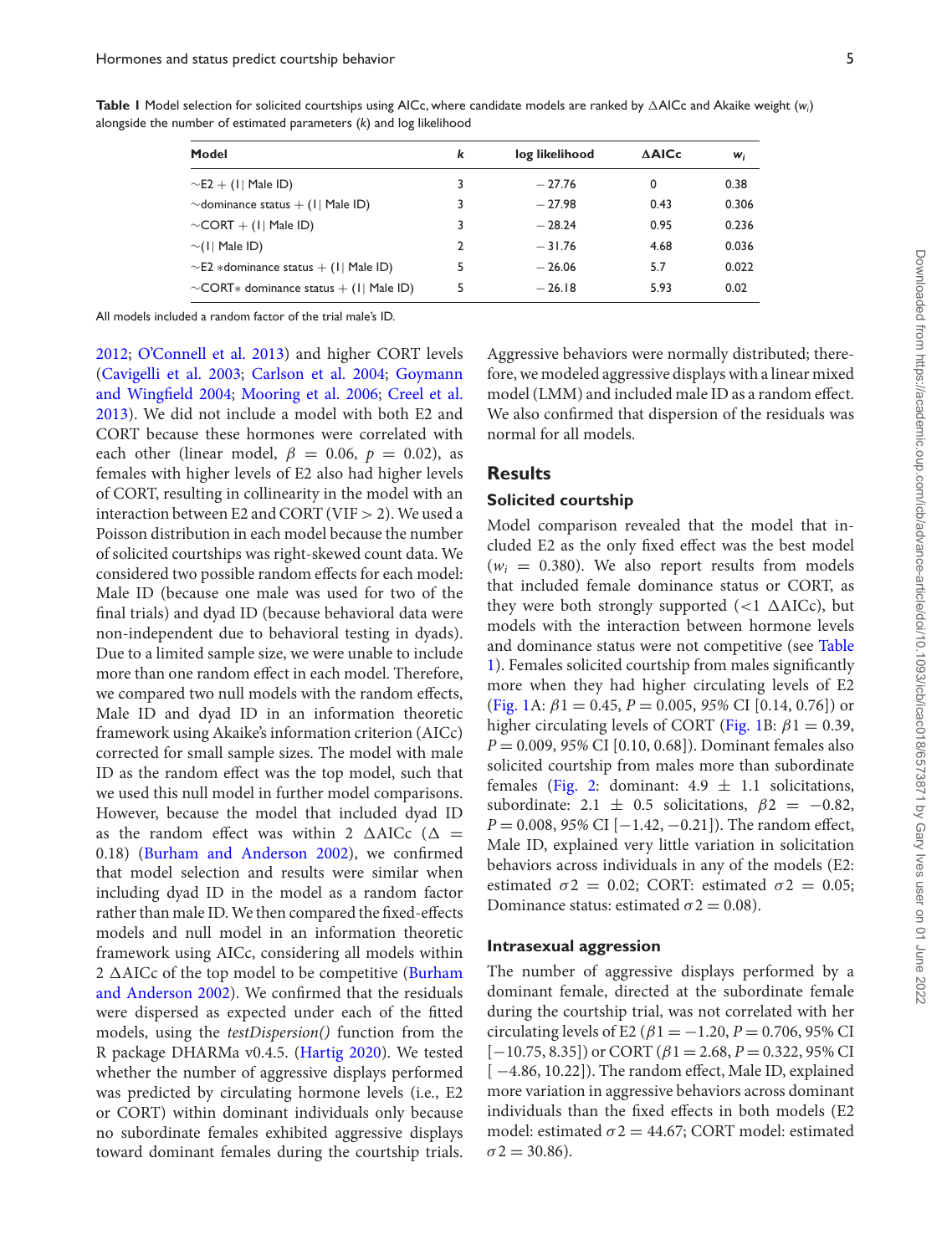<span id="page-5-0"></span>

**Fig. 1** The number of times females solicit male courtship in a competitive courtship context is predicted by both circulating (**A**) estradiol (β1 = 0.45, *P* = 0.005, 95% CI [0.14, 0.76]) and (**B**) corticosterone levels (β1 = 0.39, *P* = 0.009, 95% CI [0.10, 0.68]), regardless of their dominance status within the trial dyad.

<span id="page-5-1"></span>

**Fig. 2** Female dominance status within a trial dyad predicts female behavior in a competitive courtship context. Dominant females solicit male courtship significantly more often than subordinate females  $(\beta 2 = -0.82, P = 0.008, 95\%$  CI [−1.42, −0.21]).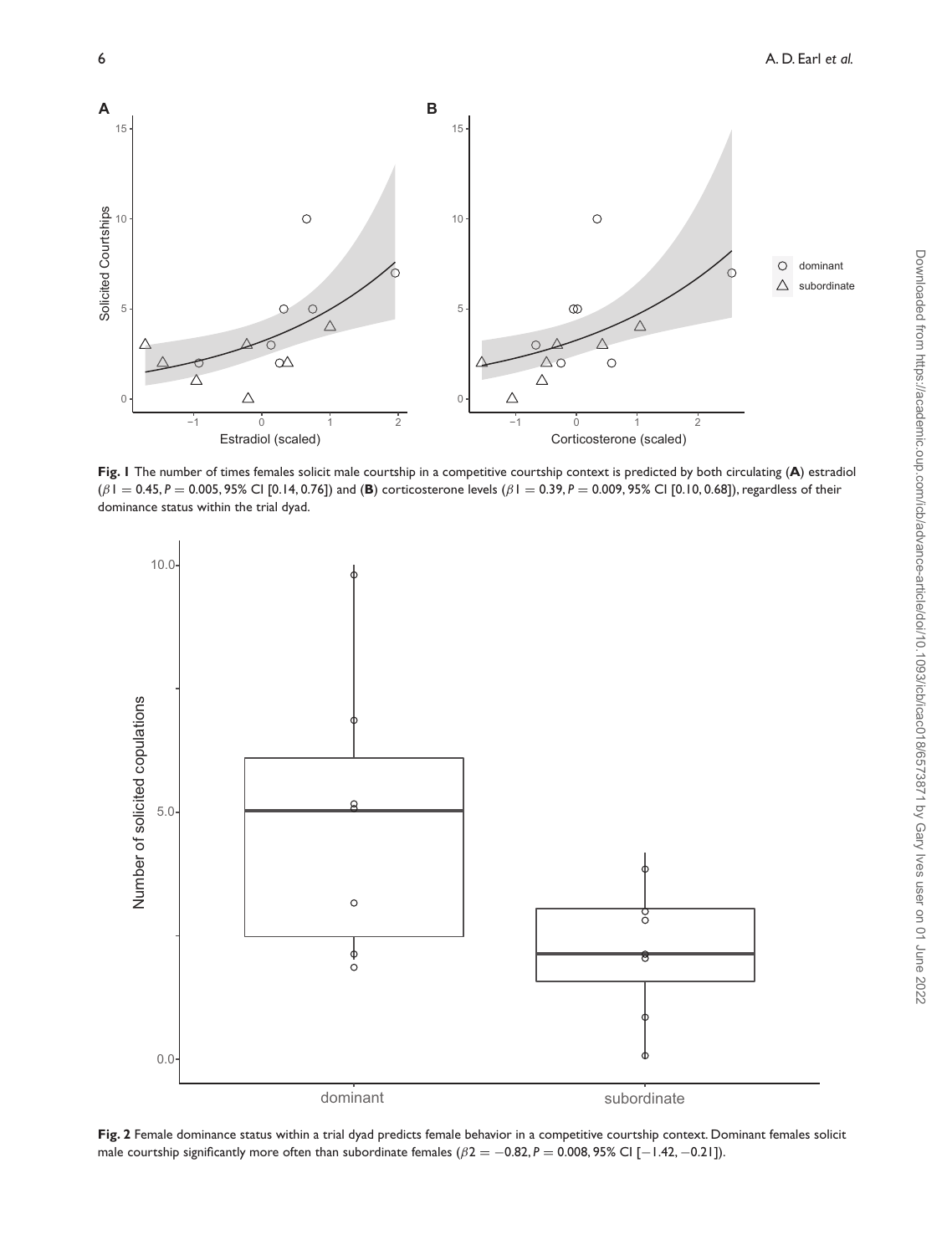#### **Discussion**

We investigated the hormonal mechanisms underpinning female courtship behavior, and competitive behavior in a courtship context, for a lekking species. In support of our hypothesis, we found that hormone levels predicted female behavior in a courtship context. More specifically, non-stress induced circulating levels of two steroid hormones, E2 and CORT, were correlated with female solicitation behavior in both dominant and subordinate peafowl. As we predicted, peahens with higher concentrations of E2 solicited more courtships from peacocks. Counter to our prediction, peahens with higher CORT levels also solicited more (rather than less) courtships from peacocks. Additionally, neither E2 nor CORT concentrations predicted the number of aggressive displays by dominant peahens toward subordinate peahens. These results suggest that in peahens, E2 and CORT may both play a role in mediating intersexual solicitation behavior, but not intrasexual aggressive behavior in a competitive courtship context. Alternatively, it is possible that E2 and CORT are correlates of another hormonal or social phenotype that we did not measure that directly influences intersexual solicitation behavior. In this study, we only found correlations between hormones sampled at one time point and female behaviors in the competitive courtship context, such that it is difficult to assign the directionality between the link observed. Experimental manipulation of E2 and CORT would be necessary to determine if circulating steroid hormones are mediating behaviors associated with mate competition in a polygynous system.

One limitation of our study is the time lapse (i.e, 1 month) between collecting blood samples and the courtship behavior trials. Hormone levels fluctuate daily and within a season, but there is also evidence that E2 peaks and remains elevated during the early breeding [season, or the courtship phase in birds \(Wingfield](#page-11-22) and Farner 1978; [Williams 1992\)](#page-11-23). Baseline CORT levels have been found to exhibit significant, but low repeatability [\(Schoenemann and Bonier 2018;](#page-11-24) Taff et [al. 2018\). Circulating hormone levels closer to the time](#page-11-25) of the trials might exhibit stronger relationships with female solicitation and aggressive behaviors, but we believe it is notable that circulating levels at the start of the breeding season are correlated with behaviors in the breeding season. Future studies should sample hormones at multiple time points to account for endocrine flexibility, as individual variation in endocrine response to dynamic social interactions could play an [important role in mediating behaviors \(Grindstaff et al.](#page-9-23) 2022).

Independent of circulating hormone concentrations, dominant females solicited more courtships from males than subordinate females solicited. This result supports our prediction, as well as previous findings that more dominant peahens solicit courtships from peacocks more often than subordinate peahens do in a feral population [\(Petrie et al. 1992\)](#page-10-19). Our results, therefore, corroborate [Petrie's \(1992\)](#page-10-27) suggestion that dominant peahens monopolize preferred males by repeat[edly engaging them in courtship interactions \(Petrie](#page-10-19) et al. 1992).

#### **Hormonal mechanisms of solicitation behavior**

We found that females with higher concentrations of E2 solicited more courtship from males. This is consistent with a large body of evidence from observational and experimental studies demonstrating a positive relationship between E2 and female mating behavior. For example, free living female Lapland longspurs (*Calcarius lapponicus*) given subcutaneous implants of E2 were more likely to engage in courtship or incubation begging toward males than control females given empty [implants or not given an implant \(Hunt and Wingfield](#page-10-28) 2004). Additionally, the frequency of solicitations by females toward males was highest after estradiol levels were highest during the fertile phase of the ovarian cycle in Sichuan golden monkeys (*Rhinopithecus roxellana*) [\(Yan and Jiang 2006\)](#page-11-26).

On the other hand, the relationship between female mating behavior and CORT is highly understudied. CORT levels increase during breeding in many species [\(Rubenstein and Wikelski 2005\)](#page-11-9) due to the increased energetic demands of breeding (Wingfield and Kitaysky [2002\). However, if and how CORT levels affect indi](#page-11-27)vidual fitness and adaptive behaviors (e.g., competitive behaviors) tend to be context dependent. According to the "CORT-adaptation hypothesis," CORT levels should be positively associated with fitness if elevated CORT helps individuals cope with challenging life history stages [\(Bonier et al. 2009;](#page-9-12) [Vitousek et al. 2018\)](#page-11-28). For example, in tree swallows (*Tachycineta bicolor*), females with experimentally enlarged broods had both higher baseline CORT levels and higher fledging success than females with reduced broods [\(Bonier et al. 2011\)](#page-9-24). In our study, females who solicited more courtships from males had higher non-stress induced CORT, which could be explained by a relationship between higher baseline CORT levels and higher reproductive success.

Alternatively, the "CORT-fitness hypothesis" predicts that individuals with higher levels of CORT will likely experience lower fitness outcomes, as this might be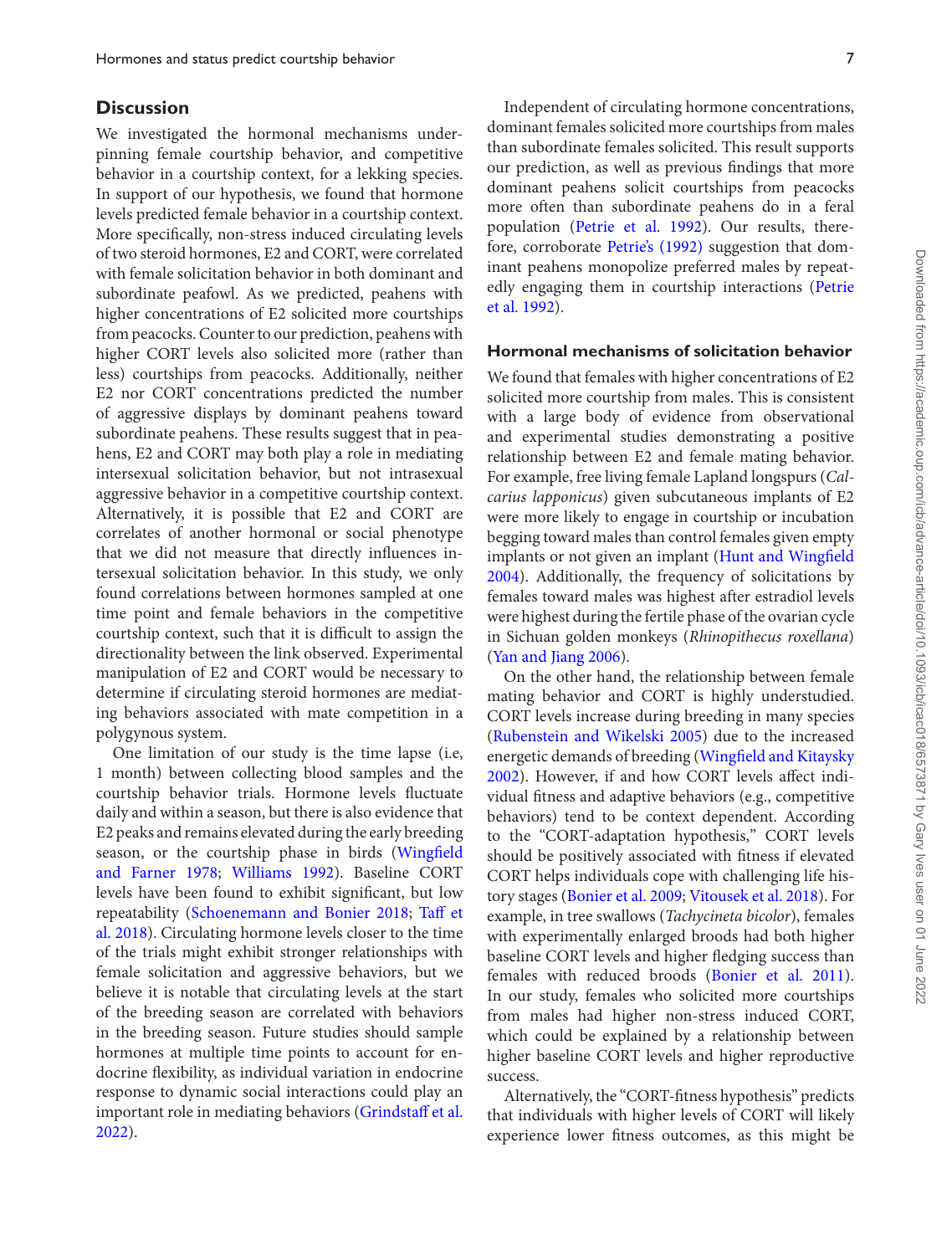[associated with exposure to chronic stress \(Cyr and](#page-9-25) Romero 2007; [Bonier et al. 2009;](#page-9-12) Vitousek et al. [2018\). For example, in wild European starlings \(](#page-11-28)*Sturnus vulgaris*), females who were experimentally subjected to chronic stress had lower total non-stress induced CORT and lower free non-stress induced CORT, as well as lower reproductive success compared to unstressed control females [\(Cyr and Romero 2007\)](#page-9-25). Differences in non-stress induced CORT levels in our study could also be related to exposure to chronic stress. Because dominant and subordinate females were housed together in a flock, subordinates may experience chronic stress due to stressful social interactions (e.g., aggression from dominant individuals), resulting in lower levels of nonstress induced CORT [\(Creel et al. 2013\)](#page-9-21). Exposure to chronic stress could also suppress solicitation behavior in subordinate females [\(Young et al. 2006\)](#page-11-29).

Non-stress induced CORT levels can also reflect an inter-individual variation in activity and effort during the breeding season. For example, studies of multiple avian species have demonstrated that, within limits, elevated non-stress induced CORT can promote parental care [\(Bonier et al. 2009;](#page-9-12) [Crossin et al. 2012;](#page-9-26) Ouyang et al. 2013; [Patterson et al. 2014\). Higher levels of CORT](#page-10-29) [can also mobilize energy for mate guarding \(Ancona et](#page-9-27) al. 2010; [Girard-Buttoz et al. 2014\)](#page-9-28). In peafowl, peahens may solicit repeated copulations from peacocks in order to guard preferred males from other females, which could reduce intrasexual competition through a less costly behavior than physical aggression between females [\(Petrie 1992\)](#page-10-27). Mate guarding and repeated copulations could also reduce exposure to sexually transmitted infections. Therefore, if elevated CORT levels mobilize peahens to mate guard by soliciting repeated copulations, then higher non-stress induced CORT levels might be adaptive in peahens during breeding. However, we can only speculate about the underlying causes of our finding that non-stress induced CORT levels are positively correlated with solicitation behavior in peahens, as we have neither experimentally manipulated the environment or reproductive success of individuals in this study. Future studies might gain a better understanding of the relationship between CORT regulation and peahen mating behavior by measuring the acute stress response in addition to baseline levels.

While we have interpreted these data as a demonstration of female solicitation behavior being driven by female hormone levels, it is also important to consider that male choice may be influenced by female [hormone levels that alter female attractiveness \(Puts](#page-10-31) et al. 2013; [Higham et al. 2021\)](#page-10-32) or influenced by female reproductive pheromones which can alter male behavior [\(LeMaster and Mason 2002\)](#page-10-33) and may be under hormonal control. Thus, male preference could be affected by female hormone levels and could play a role in these interactions. Future studies could test whether males preferentially display toward females with higher levels of circulating hormones.

#### **Intrasexual aggression**

We found that neither circulating E2 nor CORT levels were related to the number of aggressive behaviors presented by a dominant female within a peahen dyad. These results might suggest that other hormonal mechanisms are stronger drivers of aggressive behaviors in peahens. For example, testosterone (T) and progesterone (P) are related to female aggression and dominance in other species [\(Goymann et al. 2008;](#page-9-29) [O'Connell et al. 2013;](#page-10-24) [Adreani et al. 2018\)](#page-8-2).

Most previous research on the role of hormones in mediating female intrasexual aggression has focused on testosterone (T). Testosterone, a steroid hormone, is well known to regulate aggression and dominance status in male vertebrates [\(Soma 2006\)](#page-11-30). Similarly, T likely plays an important role in female competition (Rosvall [et al. 2020\), as evidenced by positively correlated T](#page-11-1) levels and territorial aggression, and defense across taxa [\(Desjardins et al. 2006;](#page-9-30) [Ross and French 2011;](#page-11-31) [Renn et al. 2012;](#page-10-23) [George and Rosvall 2018\)](#page-9-31). However, there are also numerous cases in which T is either not correlated or negatively correlated with competitive behaviors in females [\(Elekonich and Wingfield 2000;](#page-9-32) [Davis and Marler 2003;](#page-9-33) Rubenstein and Wikelski 2005; [Goymann et al. 2008\). In addition to negative](#page-11-9) effects of T experienced by males (i.e., metabolic costs and immunosuppression), high levels of T can delay reproductive timing and inhibit parental care in females [\(Jawor et al. 2006;](#page-10-34) Gerlach and Ketterson [2013\). Therefore, selection on T and aggression in](#page-9-34) females could be decoupled, such that T is not elevated throughout the breeding season [\(Jawor et al. 2006\)](#page-10-34). We were unable to validate a T ELISA with our samples, due to conflicts with high fat content, but future studies could investigate the role of T in both female solicitation and aggression in a competitive courtship context in peahens.

Other steroid hormones, such as E2, could therefore regulate female competitive behaviors when T levels are low and may play an important role throughout the breeding season [\(Woodley and Moore 1999a,](#page-11-32) [1999b;](#page-11-11) [Rubenstein and Wikelski 2005;](#page-11-9) [Pärn et al. 2008;](#page-10-7) [Duque-Wilckens and Trainor 2017;](#page-9-1) [Rosvall et al. 2020\)](#page-11-1). Compared to other steroid hormones, including T and E2, even fewer studies have evaluated the role of CORT in female–female aggression. In one study in mountain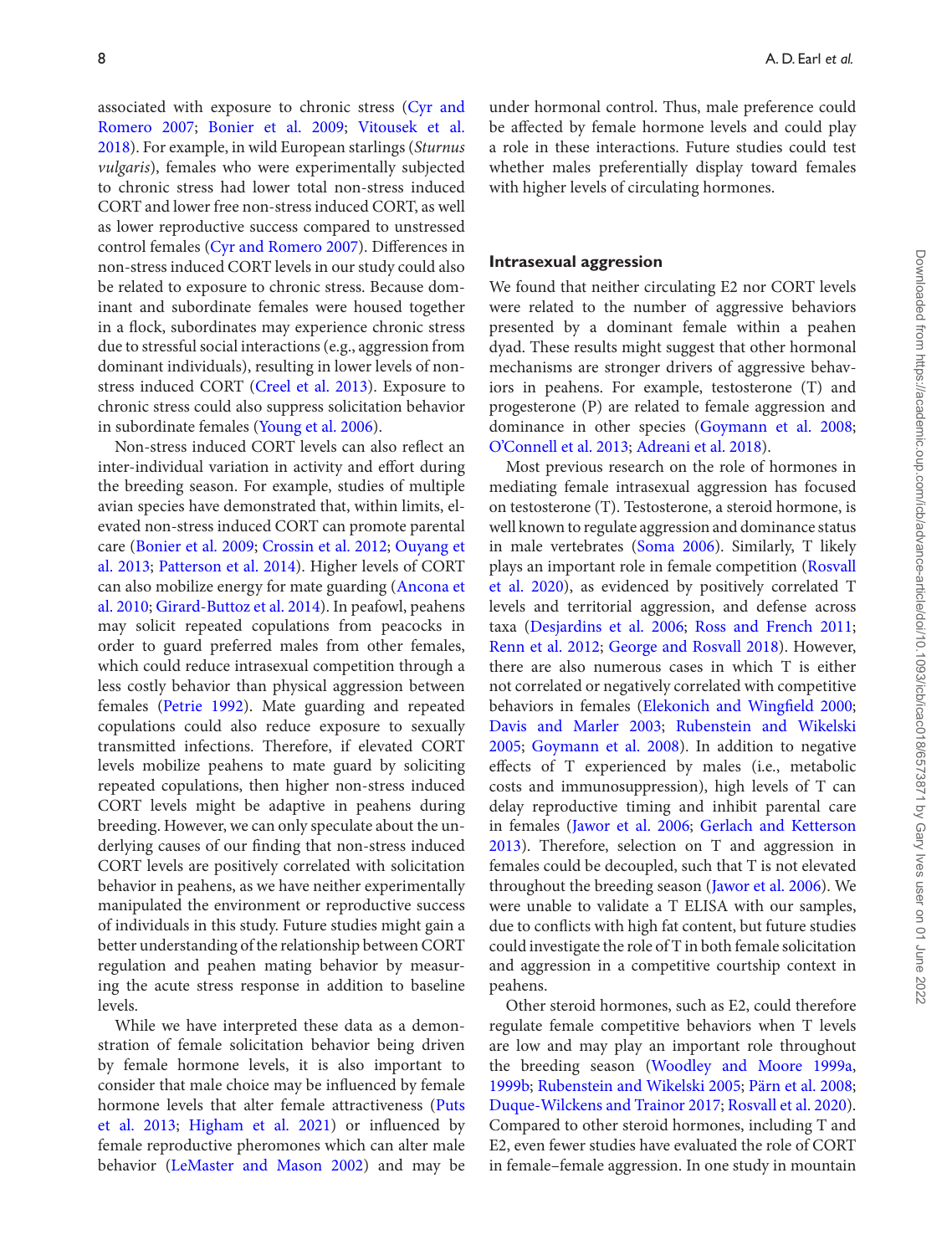spiny lizards, T and E2 likely promoted female aggression, while CORT likely suppressed female aggression [\(Woodley and Moore 1999a\)](#page-11-32). We, however, did not find support for a relationship between steroid hormones and intrasexual aggression.

Physiological correlates of stress, such as circulating CORT levels, can also reflect the costs of behaviors associated with social status. For example, dominant individuals in less stable social groups, particularly when hierarchies are being established or when hierarchical reorganization occurs, tend to have higher physiological indices of stress due to the physical and psychological costs of maintaining their rank [\(Sapolsky 2005\)](#page-11-33). Higher levels of glucocorticoids in dominant individuals can be associated with the number of aggressive interactions they initiate, whereas higher glucocorticoid levels in subordinate individuals can be associated with the number of aggressive attacks directed toward them [\(Cavigelli et al. 2003;](#page-9-9) [Goymann and Wingfield 2004\)](#page-9-20). Therefore, we cannot exclude the possibility that CORT levels in peahens reflect interactions in the flock, rather than acting as a mediator of aggression or sexual behaviors.

Alternatively, feather CORT could be a better predictor of stress levels that influence female competitive behavior toward other females [\(Robertson et al. 2017\)](#page-11-34). Because CORT is deposited during feather growth, this measure better indicates HPA activity over a longer duration, and is more often repeatable than circulating blood CORT levels [\(Taff et al. 2018\)](#page-11-25). Feather CORT is likely to be particularly relevant if female aggressive behavior has a relationship with chronic stress, because CORT in feathers is an integrated, long-term measure of avian stress physiology [\(Bortolotti et al. 2008;](#page-9-35) Fairhurst [et al. 2013\). Additionally, peahen feather ornamentation](#page-9-36) reflects dominance status within the female hierarchy, such that feather CORT could better reflect long-term dominance status as well [\(Earl et al. 2022\)](#page-9-17).

#### **Future directions**

Both the hypothalamic–pituitary–gonadal (HPG) axis and the HPA axis, responsible for E2 and CORT production, respectively, are complex signaling pathways that integrate hormones, receptors, carrier proteins, and enzymes [\(Adkins-Regan 2005;](#page-8-0) [Bentley et al. 2007;](#page-9-6) Norris [and Carr 2020\). Therefore, selection may act on many](#page-10-4) different aspects of both the HPG and the HPA axis to shape variation in female intrasexual aggression, which [should be considered in future studies \(Adkins-Regan](#page-8-0) 2005). For example, CORT or E2 might play a role in peahen intrasexual aggression through differences in tissue sensitivity to hormones rather than circulating hormone levels [\(Allen et al. 2010;](#page-8-3) [O'Connor et al.](#page-10-35)

observed in the wild. Ultimately, to fully understand the proximate mechanisms of variation in female sexual solicitations toward males and female–female aggression, future studies should investigate these traits in wild populations, as well as experimentally manipulate hormone levels to observe how this influences female courtship behavior.

#### **Acknowledgments**

We thank Heath Blackmon, Daniel Becker, Alex Bentz, and Lauren Petrullo for statistical guidance. We are grateful to Amanda Beckman for assisting during blood collection. Gil Rosenthal provided critical feedback. We thank Ella Earl for her support. We thank the IU Foundation for providing ELISA kits. We also thank IU's Center for Integrative Study of Animal Behavior for laboratory support as well as David Sinkiewicz and Emily Chester for feedback on hormone assay analysis. Finally, we thank Jacquie Grace, Viridiana Martinez, Michael McCloy, Keith Andringa, and Elena Duran for their feedback on the manuscript.

#### **Funding**

A.D.E. was funded by a Grant-In-Aid of Research from Sigma Xi, The Scientific Research Society [grant number G0315202197186498]; a Grant-In-Aid of Research from the Society for Integrative and Comparative Biology; a grant from OHP, Inc, the College of Agriculture and Life Sciences at Texas A&M University; and the Texas A&M University Applied Biodiversity Science Program. A.A.K. was funded by the NSF Graduate Research Fellowship. J.L.Y. was funded by the National Science Foundation [grant number BCS #1926327]; the College of Agriculture and Life Sciences at Texas A&M University; and Texas A&M AgriLife Research.

#### **Supplementary data**

Supplementary data available at *[ICB](https://academic.oup.com/icb/article-lookup/doi/10.1093/icb/icac018#supplementary-data)* online.

#### **References**

- <span id="page-8-0"></span>Adkins-Regan E. 2005. Hormones and animal social behavior. Princeton (NJ): Princeton University Press.
- <span id="page-8-2"></span>Adreani NM, Goymann W, Mentesana L. 2018. Not one hormone or another: Aggression differentially affects progesterone and testosterone in a South American ovenbird. Horm Behav 105:104–9.
- <span id="page-8-1"></span>Albert D, Petrovic D, Walsh M. 1989. Ovariectomy attenuates aggression by female rats cohabitating with sexually active sterile males. Physiol Behav 45:225–8.
- <span id="page-8-3"></span>Allen AEC, Cragg CL, Wood AJ, Pfaff DW, Choleris E. 2010. Agonistic behavior in males and females: effects of an estrogen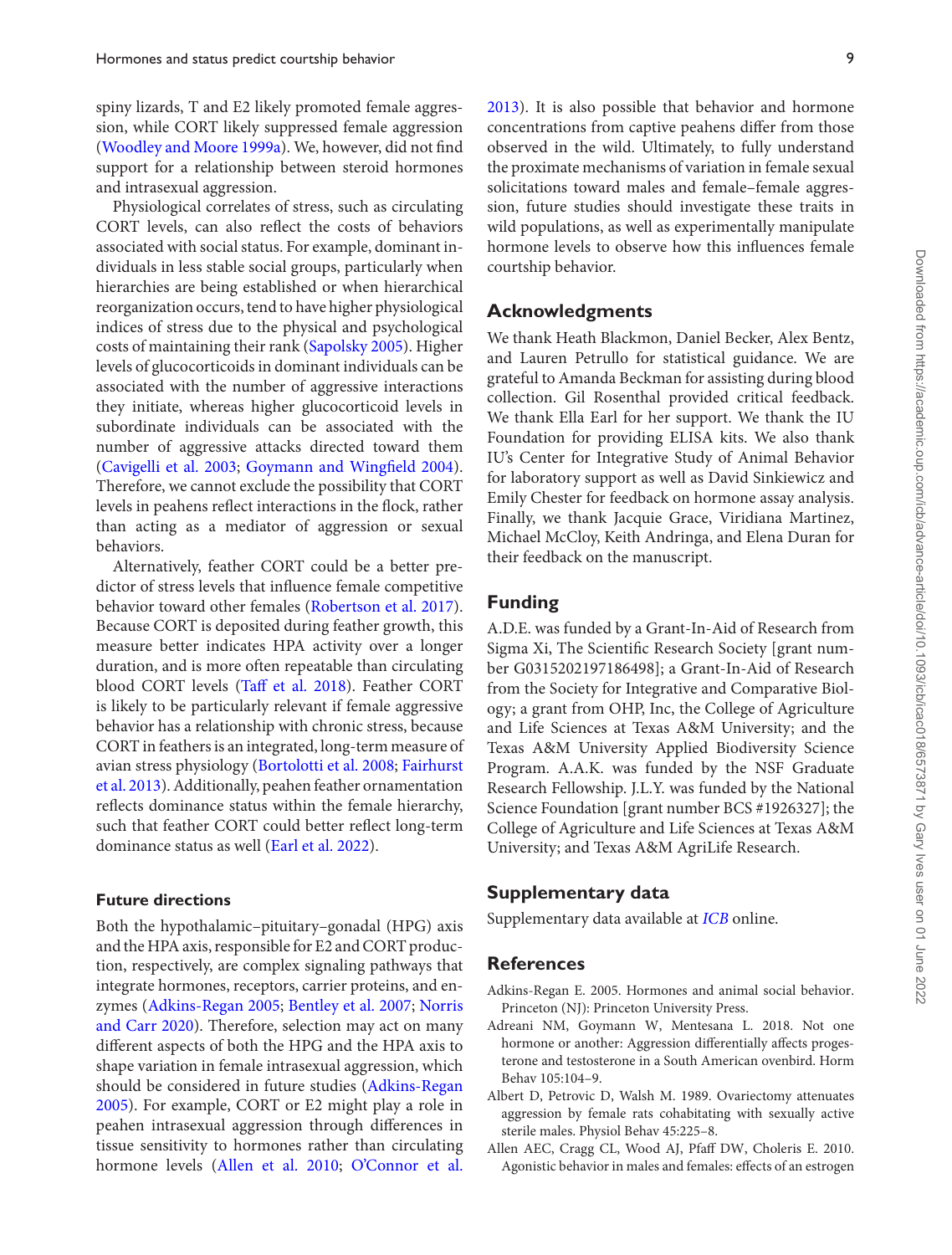receptor beta agonist in gonadectomized and gonadally intact mice. Psychoneuroendocrinology 35:1008–22.

- <span id="page-9-27"></span>Ancona S, Drummond H, Zaldívar-Rae J. 2010. Male whiptail lizards adjust energetically costly mate guarding to male–male competition and female reproductive value. Anim Behav 79:75–82.
- <span id="page-9-2"></span>Bateman AJ. 1948. Intra-sexual selection in Drosophila. Heredity 2:349–68.
- <span id="page-9-6"></span>Bentley G, Tsutsui K, Wingfield J. 2007. Endocrinology of reproduction. Reproductive biology and phylogeny of birds 6:181e242.
- <span id="page-9-12"></span>Bonier F, Martin PR, Moore IT, Wingfield JC. 2009. Do baseline glucocorticoids predict fitness? Trends Ecol Evol 24:634–42.
- <span id="page-9-24"></span>Bonier F, Moore IT, Robertson RJ. 2011. The stress of parenthood? Increased glucocorticoids in birds with experimentally enlarged broods. Biol Lett 7:944–6.
- <span id="page-9-35"></span>Bortolotti GR, Marchant TA, Blas J, German T. 2008. Corticosterone in feathers is a long-term, integrated measure of avian stress physiology. Funct Ecol 22:494–500.
- <span id="page-9-13"></span>Bowler CM, Cushing BS, Carter CS. 2002. Social factors regulate female–female aggression and affiliation in prairie voles. Physiol Behav 76:559–66.
- <span id="page-9-14"></span>Bro-Jørgensen J. 2002. Overt female mate competition and preference for central males in a lekking antelope. Proc Natl Acad Sci 99:9290–3.
- <span id="page-9-22"></span>Burham K, Anderson D. 2002. Model selection and multimodel inference:a practical information-theoretic approach. New York (NY): Springer.
- <span id="page-9-16"></span>Butler W, Des Bordes C. 1980. Radioimmunoassay technique for measuring cortisol in milk. J Dairy Sci 63:474–7.
- <span id="page-9-19"></span>Carlson AA, Young AJ, Russell AF, Bennett NC, McNeilly AS, Clutton-Brock T. 2004. Hormonal correlates of dominance in meerkats (*Suricata suricatta*). Horm Behav 46:141–50.
- <span id="page-9-9"></span>Cavigelli S, Dubovick T, Levash W, Jolly A, Pitts A. 2003. Female dominance status and fecal corticoids in a cooperative breeder with low reproductive skew: ring-tailed lemurs (*Lemur catta*). Horm Behav 43:166–79.
- <span id="page-9-0"></span>Clutton-Brock T. 2007. Sexual selection in males and females. Science 318:1882–5.
- <span id="page-9-18"></span>Creel S, Creel NM, Mills MG, Monfort SL. 1997. Rank and reproduction in cooperatively breeding African wild dogs: behavioral and endocrine correlates. Behav Ecol 8:298–306.
- <span id="page-9-21"></span>Creel S, Dantzer B, Goymann W, Rubenstein DR. 2013. The ecology of stress: effects of the social environment. Funct Ecol 27:66–80.
- <span id="page-9-7"></span>Crespi EJ, Williams TD, Jessop TS, Delehanty B. 2013. Life history and the ecology of stress: how do glucocorticoid hormones influence life-history variation in animals? Funct Ecol 27:93–106.
- <span id="page-9-26"></span>Crossin GT, Trathan PN, Phillips RA, Gorman KB, Dawson A, Sakamoto KQ, Williams TD. 2012. Corticosterone predicts foraging behavior and parental care in macaroni penguins. Am Nat 180:E31–41.
- <span id="page-9-25"></span>Cyr NE, Romero LM. 2007. Chronic stress in free-living European starlings reduces corticosterone concentrations and reproductive success. Gen Comp Endocrinol 151:82–9.
- <span id="page-9-33"></span>Davis ES, Marler CA. 2003. The progesterone challenge: steroid hormone changes following a simulated territorial intrusion in female *Peromyscus californicus*. Horm Behav 44:185–98.
- <span id="page-9-30"></span>Desjardins JK, Hazelden MR, Van der Kraak GJ, Balshine S. 2006. Male and female cooperatively breeding fish provide

support for the "Challenge Hypothesis". Behav Ecol 17: 149–54.

- <span id="page-9-8"></span>Deviche PJ, Hurley LL, Fokidis HB, Lerbour B, Silverin B, Silverin B, Sabo J, Sharp PJ. 2010. Acute stress rapidly decreases plasma testosterone in a free-ranging male songbird: potential site of action and mechanism. Gen Comp Endocrinol 169: 82–90.
- <span id="page-9-1"></span>Duque-Wilckens N, Trainor BC. 2017. Behavioral neuroendocrinology of female aggression. Oxford Research Encyclopedia of Neuroscience. Accessed October 2021 [\(http://neuroscience.oxfordre.com/view/10.1093/acrefore/97](http://neuroscience.oxfordre.com/view/10.1093/acrefore/9780190264086.001.0001/acrefore-9780190264086-e-11) 80190264086.001.0001/acrefore-9780190264086-e-11).
- <span id="page-9-17"></span>Earl AD, Simpson RK, Yorzinski JL. 2022. Dominant females have brighter ornamentation in a sexually dimorphic lekking species. ethol 128:85–93.
- <span id="page-9-5"></span>Eens M, Pinxten R. 1996. Female European starlings increase their copulation solicitation rate when faced with the risk of polygyny. Anim Behav 51:1141–7.
- <span id="page-9-32"></span>Elekonich MM, Wingfield JC. 2000. Seasonality and hormonal control of territorial aggression in female song sparrows (Passeriformes: Emberizidae: *Melospiza melodia*). ethol 106:493–510.
- <span id="page-9-3"></span>Emlen ST, Oring LW. 1977. Ecology, sexual selection, and the evolution of mating systems. Science 197:215–23.
- <span id="page-9-36"></span>Fairhurst GD, Marchant TA, Soos C, Machin KL, Clark RG. 2013. Experimental relationships between levels of corticosterone in plasma and feathers in a free-living bird. J Exp Biol 216:4071– 81.
- <span id="page-9-4"></span>Fernandez-Duque E, Huck M. 2013. Till death (or an intruder) do us part: intrasexual-competition in a monogamous primate. PLoS One 8:e53724.
- <span id="page-9-15"></span>Forsgren E, Amundsen T, Borg ÅA, Bjelvenmark J. 2004. Unusually dynamic sex roles in a fish. Nature 429:551–4.
- <span id="page-9-10"></span>Gammie SC, Negron A, Newman SM, Rhodes JS. 2004. Corticotropin-releasing factor inhibits maternal aggression in mice. Behav Neurosci 118:805–14.
- <span id="page-9-11"></span>Gammie SC, Hasen NS, Stevenson SA, Bale TL, D'Anna KL. 2005. Elevated stress sensitivity in corticotropin-releasing factor receptor 2 deficient mice decreases maternal, but not intermale aggression. Behavi brain res 160:169–77.
- <span id="page-9-31"></span>George EM, Rosvall KA. 2018. Testosterone production and social environment vary with breeding stage in a competitive female songbird. Horm Behav 103:28–35.
- <span id="page-9-34"></span>Gerlach NM, Ketterson ED. 2013. Experimental elevation of testosterone lowers fitness in female dark-eyed juncos. Horm Behav 63:782–90.
- <span id="page-9-28"></span>Girard-Buttoz C, Heistermann M, Rahmi E, Agil M, Fauzan PA, Engelhardt A. 2014. Costs of mate-guarding in wild male longtailed macaques (*Macaca fascicularis*): physiological stress and aggression. Horm Behav 66:637–48.
- <span id="page-9-20"></span>Goymann W, Wingfield JC. 2004. Allostatic load, social status and stress hormones: the costs of social status matter. Anim Behav 67:591–602.
- <span id="page-9-29"></span>Goymann W, Wittenzellner A, Schwabl I, Makomba M. 2008. Progesterone modulates aggression in sex-role reversed female African black coucals. Proc R Soc Lond B Biol Sci 275:1053– 60.
- <span id="page-9-23"></span>Grindstaff JL, Beaty LE, Ambardar M, Luttbeg B. 2022. Integrating theoretical and empirical approaches for a robust understanding of endocrine flexibility. J Exp Biol 225: jeb243408.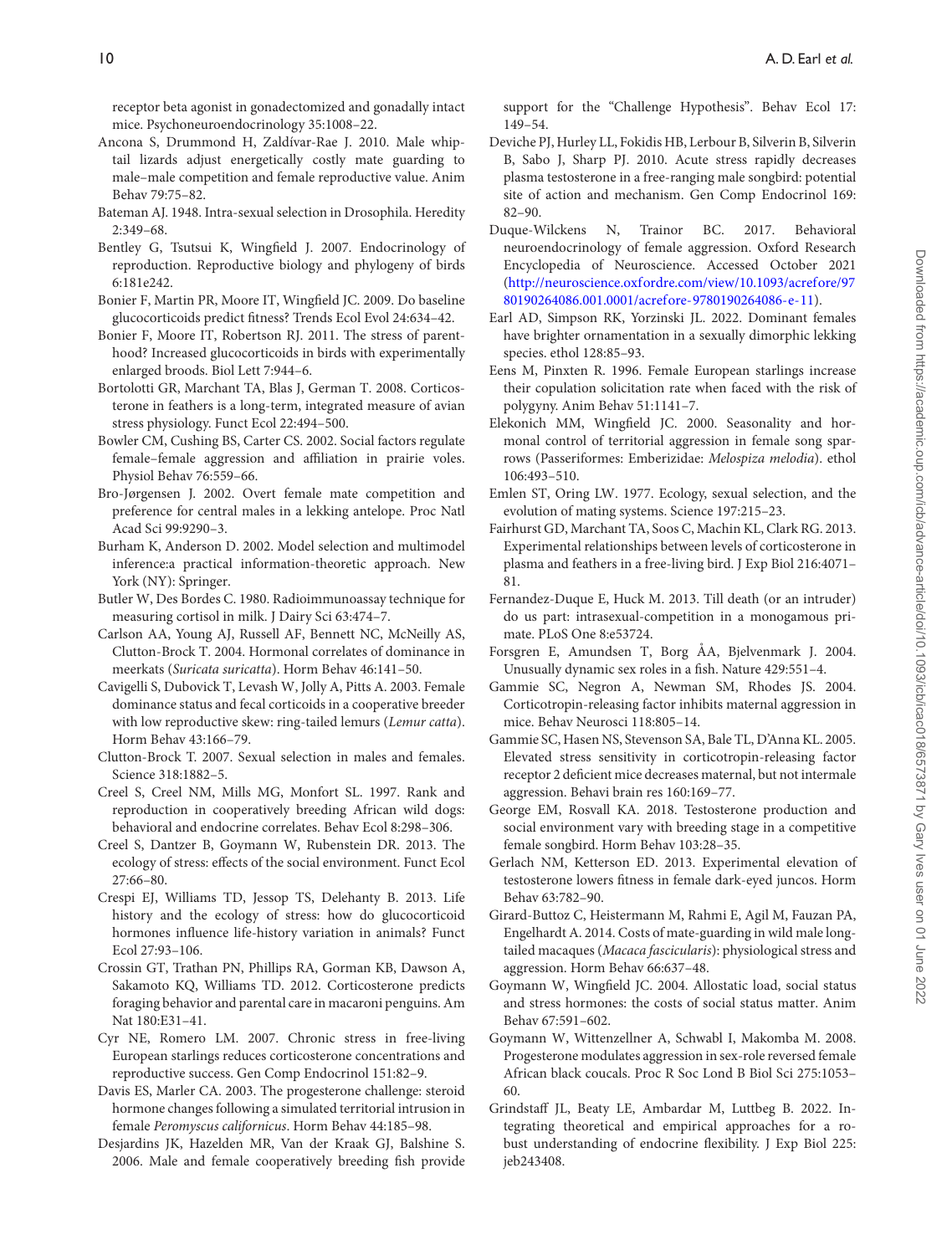- <span id="page-10-26"></span>Hartig F. 2020. DHARMa: residual diagnostics for hierarchical (multi-level/mixed) regression models. R package version 0.3 3.
- <span id="page-10-32"></span>Higham JP, Kimock CM, Mandalaywala TM, Heistermann M, Cascio J, Petersdorf M, Winters S, Allen WL, Dubuc C. 2021. Female ornaments: is red skin color attractive to males and related to condition in rhesus macaques? Behav Ecol 32:236– 47.
- <span id="page-10-20"></span>Höglund J, Alatalo RV. 2014. Leks. Princeton (NJ): Princeton University Press.
- <span id="page-10-28"></span>Hunt KE, Wingfield JC. 2004. Effect of estradiol implants on reproductive behavior of female Lapland longspurs (*Calcarius lapponicus*). Gen Comp Endocrinol 137:248–62.
- <span id="page-10-34"></span>Jawor JM, Young R, Ketterson ED. 2006. Females competing to reproduce: dominance matters but testosterone may not. Horm Behav 49:362–8.
- <span id="page-10-21"></span>Karvonen E, Rintamäki PT, Alatalo RV. 2000. Female–female aggression and female mate choice on black grouse leks. Anim Behav 59:981–7.
- <span id="page-10-0"></span>Kokko H, Jennions M. 2003. It takes two to tango. Trends Ecol Evol 18:103–4.
- <span id="page-10-15"></span>Kvarnemo C, Forsgren E, Magnhagen C. 1995. Effects of sex ratio on intra-and inter-sexual behaviour in sand gobies. Anim Behav 50:1455–61.
- <span id="page-10-9"></span>Landys MM, Ramenofsky M, Wingfield JC. 2006. Actions of glucocorticoids at a seasonal baseline as compared to stressrelated levels in the regulation of periodic life processes. Gen Comp Endocrinol 148:132–49.
- <span id="page-10-3"></span>Laredo SA, Landeros RV, Trainor BC. 2014. Rapid effects of estrogens on behavior: environmental modulation and molecular mechanisms. Front Neuroendocrinol 35: 447–58.
- <span id="page-10-33"></span>LeMaster MP, Mason RT. 2002. Variation in a female sexual attractiveness pheromone controls male mate choice in garter snakes. J Chem Ecol 28:1269–85.
- <span id="page-10-16"></span>Lewis SM, Cratsley CK, Rooney JA. 2004. Nuptial gifts and sexual selection in Photinus fireflies. Integr Comp Biol 44: 234–7.
- <span id="page-10-1"></span>Lipshutz SE, Rosvall KA. 2020. Testosterone secretion varies in a sex-and stage-specific manner: insights on the regulation of competitive traits from a sex-role reversed species. Gen Comp Endocrinol 292:113444.
- <span id="page-10-2"></span>Lipshutz SE, Rosvall KA. 2021. Nesting strategy shapes territorial aggression but not testosterone: a comparative approach in female and male birds. Horm Behav 133:104995.
- <span id="page-10-8"></span>McEwen BS, Wingfield JC. 2003. The concept of allostasis in biology and biomedicine. Horm Behav 43:2–15.
- <span id="page-10-18"></span>Mafra AL, Varella MAC, Defelipe RP, Anchieta NlM, de Almeida CAG, Valentova JV. 2020. Makeup usage in women as a tactic to attract mates and compete with rivals. Pers Individ Differ 163:110042.
- <span id="page-10-6"></span>Maney DL, Goode CT, Lange HS, Sanford SE, Solomon BL. 2008. Estradiol modulates neural responses to song in a seasonal songbird. J Comp Neurol 511:173–86.
- <span id="page-10-10"></span>Mikics É, Kruk MR, Haller J. 2004. Genomic and non-genomic effects of glucocorticoids on aggressive behavior in male rats. Psychoneuroendocrinology 29:618–35.
- <span id="page-10-5"></span>Moore MC. 1982. Hormonal response of free-living male whitecrowned sparrows to experimental manipulation of female sexual behavior. Horm Behav 16:323–9.
- <span id="page-10-25"></span>Mooring M, Patton M, Lance V, Hall B, Schaad E, Fetter G, Fortin S, McPeak K. 2006. Glucocorticoids of bison bulls in relation to social status. Horm Behav 49:369–75.
- <span id="page-10-11"></span>Muller MN, Enigk DK, Fox SA, Lucore J, Machanda ZP, Wrangham RW, Thompson ME. 2021. Aggression, glucocorticoids, and the chronic costs of status competition for wild male chimpanzees. Horm Behav 130:104965.
- <span id="page-10-13"></span>Myers B, McKlveen JM, Herman JP. 2012. Neural regulation of the stress response: the many faces of feedback. Cell Mol Neurobiol 32:683–94.
- <span id="page-10-4"></span>Norris DO, Carr JA. 2020. Vertebrate endocrinology. Aca[demic Press. \(https://www.elsevier.com/books/vertebrate-en](https://www.elsevier.com/books/vertebrate-endocrinology/norris/978-0-12-820093-3) docrinology/norris/978-0-12-820093-3).
- <span id="page-10-24"></span>O'Connell LA, Ding JH, Hofmann HA. 2013. Sex differences and similarities in the neuroendocrine regulation of social behavior in an African cichlid fish. Horm Behav 64: 468–76.
- <span id="page-10-35"></span>O'Connor CM, Rodela TM, Mileva VR, Balshine S, Gilmour KM. 2013. Corticosteroid receptor gene expression is related to sex and social behaviour in a social fish. Comp Biochem Physiol A: Mol Integr Physiol 164:438–46.
- <span id="page-10-14"></span>Ode M, Asaba A, Miyazawa E, Mogi K, Kikusui T, Izawa EI. 2015. Sex-reversed correlation between stress levels and dominance rank in a captive non-breeder flock of crows. Horm Behav 73:131–4.
- <span id="page-10-29"></span>Ouyang JQ, Muturi M, Quetting M, Hau M. 2013. Small increases in corticosterone before the breeding season increase parental investment but not fitness in a wild passerine bird. Horm Behav 63:776–81.
- <span id="page-10-7"></span>Pärn H, Lindström KM, Sandell M, Amundsen T. 2008. Female aggressive response and hormonal correlates—an intrusion experiment in a free-living passerine. Behav Ecol Sociobiol 62:1665–77.
- <span id="page-10-30"></span>Patterson S, Hahn T, Cornelius J, Breuner C. 2014. Natural selection and glucocorticoid physiology. J Evol Biol 27:259–74.
- <span id="page-10-27"></span>Petrie M. 1992. Copulation frequency in birds: why do females copulate more than once with the same male? Anim Behav 44:790–2.
- <span id="page-10-19"></span>Petrie M, Hall M, Halliday T, Budgey H, Pierpoint C. 1992. Multiple mating in a lekking bird: why do peahens mate with more than one male and with the same male more than once? Behav Ecol Sociobiol 31:349–58.
- <span id="page-10-22"></span>Petrullo L, Hinde K, Lu A. 2019. Steroid hormone concentrations in milk predict sex-specific offspring growth in a nonhuman primate. Am J Hum Biol 31:e23315.
- <span id="page-10-12"></span>Pravosudov VV, Mendoza SP, Clayton NS. 2003. The relationship between dominance, corticosterone, memory, and food caching in mountain chickadees (*Poecile gambeli*). Horm Behav 44:93–102.
- <span id="page-10-31"></span>Puts DA, Bailey DH, Cárdenas RA, Burriss RP, Welling LL, Wheatley JR, Dawood K. 2013. Women's attractiveness changes with estradiol and progesterone across the ovulatory cycle. Horm Behav 63:13–9.
- <span id="page-10-17"></span>Razzoli M, Valsecchi P. 2006. Different social bonds produce differential effects on behaviour and physiology in Mongolian gerbils. Ethol Ecol Evol 18:289–306.
- <span id="page-10-23"></span>Renn SC, Fraser EJ, Aubin-Horth N, Trainor BC, Hofmann HA. 2012. Females of an African cichlid fish display maletypical social dominance behavior and elevated androgens in the absence of males. Horm Behav 61:496–503.